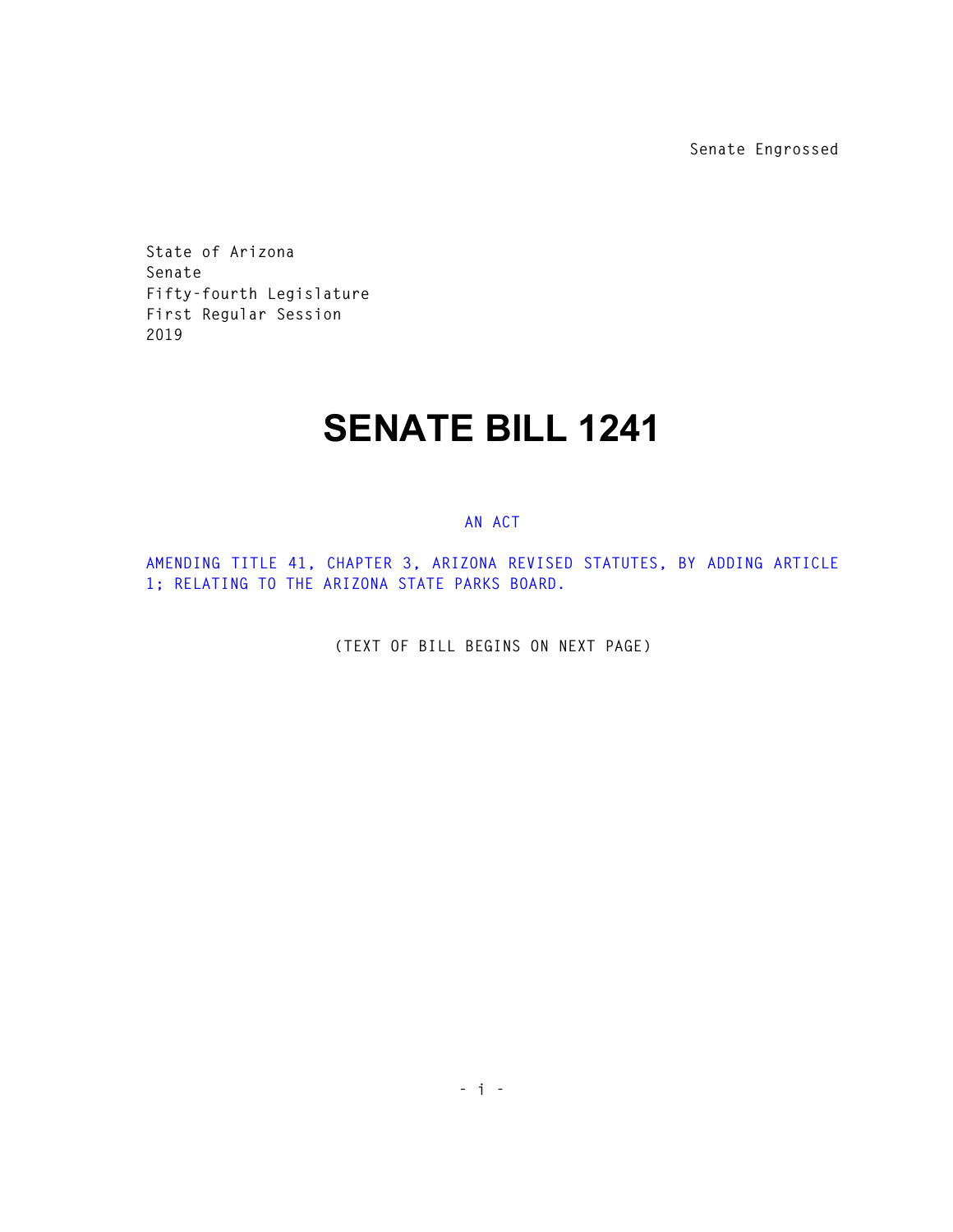**1 Be it enacted by the Legislature of the State of Arizona: 2 Section 1. Title 41, chapter 3, Arizona Revised Statutes, is 3 amended by adding article 1, to read: 4 ARTICLE 1. ARIZONA STATE PARKS HERITAGE FUND 5 41-501. Definitions 6 IN THIS ARTICLE, UNLESS THE CONTEXT OTHERWISE REQUIRES: 7 1. "FUND" MEANS THE ARIZONA STATE PARKS HERITAGE FUND ESTABLISHED 8 BY SECTION 41-502. 9 2. "HISTORIC PRESERVATION PROJECT" MEANS A PROJECT FOR THE 10 PRESERVATION OF ARCHAEOLOGICAL OR HISTORIC PROPERTIES, ARTIFACTS, ARCHIVES 11 AND COLLECTIONS THAT REQUIRE STABILIZATION, REHABILITATION, RESTORATION 12 AND MAINTENANCE, INTERPRETATION, EDUCATION AND PROGRAM DEVELOPMENT. 13 41-502. Arizona state parks heritage fund; exemption 14 A. THE ARIZONA STATE PARKS HERITAGE FUND IS ESTABLISHED CONSISTING 15 OF LEGISLATIVE APPROPRIATIONS, GRANTS AND DONATIONS. 16 B. THE ARIZONA STATE PARKS BOARD SHALL ADMINISTER THE FUND. MONIES 17 IN THE FUND ARE CONTINUOUSLY APPROPRIATED. ON NOTICE FROM THE ARIZONA 18 STATE PARKS BOARD, THE STATE TREASURER SHALL INVEST AND DIVEST MONIES IN 19 THE FUND AS PROVIDED BY SECTION 35-313, AND MONIES EARNED FROM INVESTMENT 20 SHALL BE CREDITED TO THE FUND. MONIES IN THE FUND ARE EXEMPT FROM THE 21 PROVISIONS OF SECTION 35-190 RELATING TO LAPSING OF APPROPRIATIONS. 22 41-503. Expenditures from fund; purpose; amounts 23 A. THE ARIZONA STATE PARKS BOARD, IN CONSULTATION WITH THE 24 HISTORICAL ADVISORY COMMISSION, SHALL: 25 1. ESTABLISH CRITERIA FOR THE USE OF THE MONIES IN THE FUND. 26 2. ESTABLISH AND REVISE AS NECESSARY THE GRANT APPLICATION PROCESS. 27 3. REVIEW AND EVALUATE GRANT APPLICATIONS. 28 B. THE MONIES IN THE FUND SHALL BE USED AS FOLLOWS: 29 1. FIFTY PERCENT ON LOCAL, REGIONAL OR STATE PARKS FOR OUTDOOR 30 RECREATION AND OPEN SPACE DEVELOPMENT, RESTORATION OR RENOVATION. 31 2. THIRTY PERCENT ON LOCAL, REGIONAL AND STATE HISTORIC 32 PRESERVATION PROJECTS. THE ARIZONA STATE PARKS BOARD THROUGH THE STATE 33 HISTORIC PRESERVATION OFFICER SHALL ADMINISTER MONIES PROVIDED UNDER THIS 34 PARAGRAPH. 35 3. TEN PERCENT ON LOCAL, REGIONAL AND STATE NONMOTORIZED TRAILS. 36 4. TEN PERCENT ON OUTDOOR AND ENVIRONMENTAL EDUCATION. 37 C. AN ENTITY THAT RECEIVES MONIES UNDER THIS SECTION MAY NOT 38 RECEIVE MORE THAN TWENTY PERCENT OF THE MONIES AVAILABLE IN EACH CATEGORY 39 IN ANY FISCAL YEAR. 40 D. ALL MONIES EARNED AS INTEREST ON MONIES RECEIVED PURSUANT TO 41 SECTION 41-502 SHALL BE SPENT ONLY IN THE PERCENTAGES AND FOR THE PURPOSES 42 DESCRIBED IN SUBSECTION B OF THIS SECTION OR FOR THE COSTS OF 43 ADMINISTERING THE FUND IN SUCH AMOUNTS AS DETERMINED BY THE ARIZONA STATE 44 PARKS BOARD, IN CONSULTATION WITH THE HISTORICAL ADVISORY COMMISSION. 45 E. MONIES IN THE FUND MAY NOT BE USED TO ACQUIRE PROPERTY.**